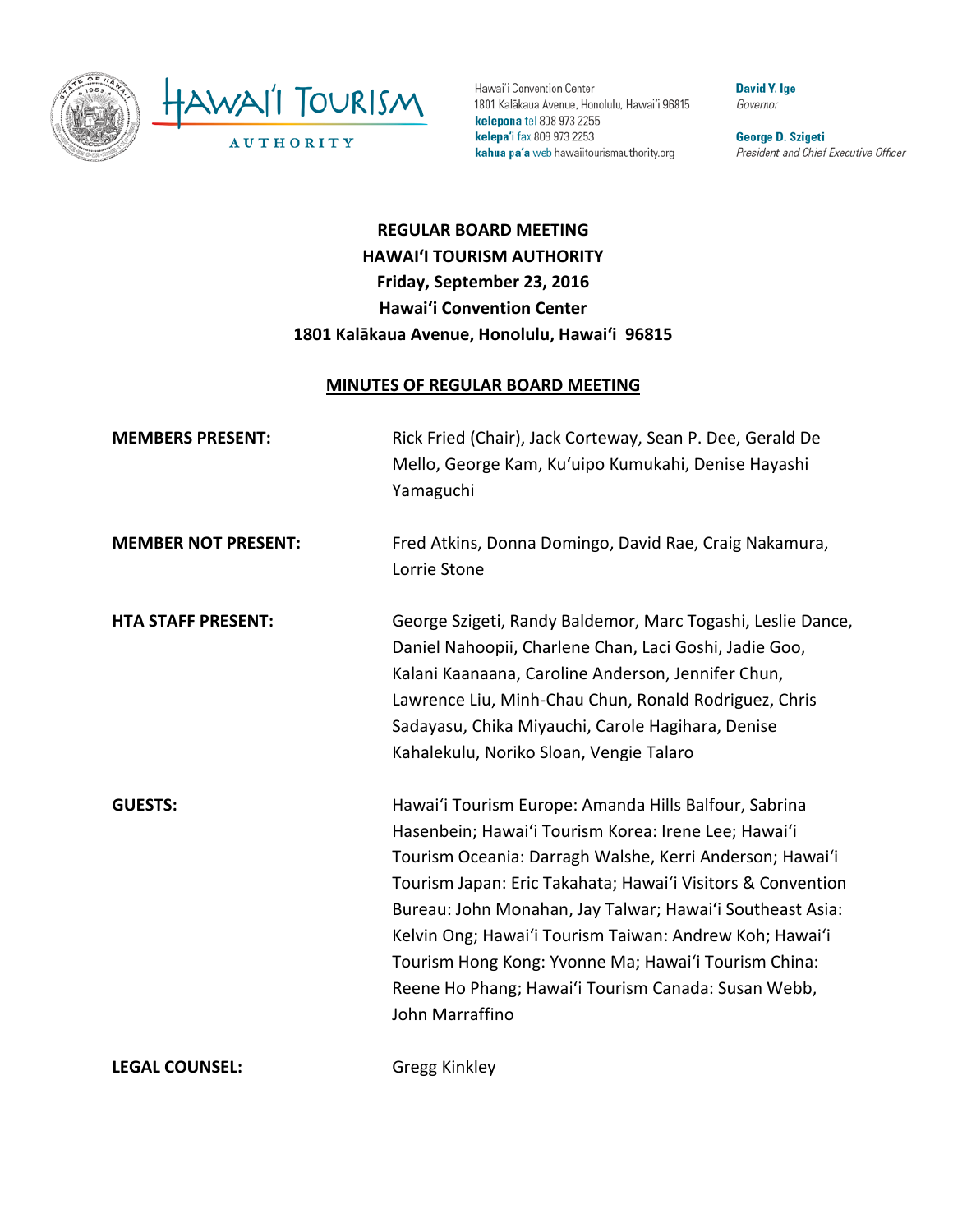# **1. Call to Order and Pule**

Presiding Officer Rick Fried called the meeting to order at 9:30 a.m. Mr. Fried acknowledged Mr. Kaanaana, who offered a pule as HTA moves forward to the Hawai'i Tourism Conference. He also noted the beginning of the Aloha Festival activities and a floral parade on Saturday.

### **2. Approval of the Minutes of the August 25, 2016 Board Meeting**

Mr. Corteway moved to approve the minutes of the Board meeting held on August 25, 2016. Mr. Dee seconded the motion, which was unanimously approved by all the members present.

# **3. Review of Recent and Upcoming Permitted Interactions**

There was no report of any permitted interaction by a Board member.

# **4. Report of the CEO Relating to HTA's Programs**

Mr. Szigeti referred to the Report of the CEO included in the board packet previously distributed to the Board. He introduced Carole Hagihara as HTA's Executive Administrator. He noted the prior distribution of the CEO Report to the Board members. He returned last week after visiting industry partners and government officials in the Oceania market area. He reported that visitor arrivals in July were at an "all time high" and all other visitor market measures reflect an upward trend. He expressed "kudos" to the HTA team for "weathering the storm" by preparing for all contingencies when Hawai'i experienced its recent adverse weather conditions. The IUCN conference was well attended with over 10,000 attendees. It also offered an opportunity for Hawai'i to showcase itself as being able to conduct a worldwide event. He noted his speaking engagements at the Maui Hotel and Lodging Association and the Japan/Hawai'i Friendship Association.

Mr. Szigeti expressed appreciation to the HTA "team" for its work on the Hawai'i Tourism Conference. He is expecting attendance to be doubled from previous years. There will be 62 trade partners from China and approximately 100 local Japan representatives attending the Conference.

#### **5. Presentation and Discussion of Market Insights and Current Market Conditions**

Mr. Nahoopii referred to the research reports, which were previously distributed to the Board members, entitled "Market Insights-July 2016." The monthly research reports provide current data on the key performance indicators HTA uses to measure success and help to gauge if HTA is successfully attaining its goals. Additional information may be viewed on the Board's "online portal." He reported that through the first seven months of 2016, total visitor arrivals and expenditures exceeded the monthly totals for the same time last year by 2.5% and 2.9%, respectively. The month of July was the best month ever on record for visitor arrivals (835,417 visitors). Total visitor expenditures increased in July 2016 by 1.5% as compared to July 2015.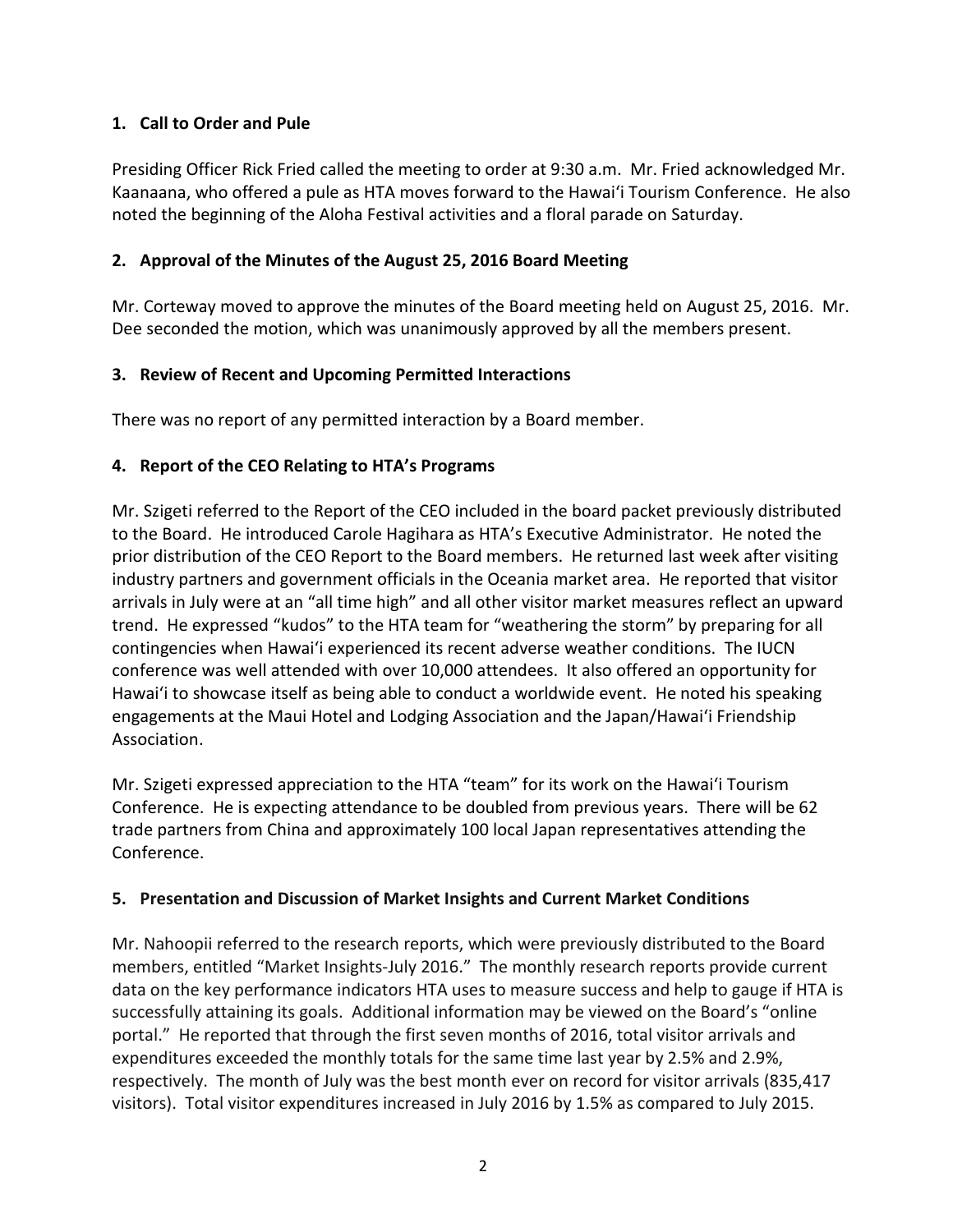He noted, however, that "expenditures are a concern" because it is "not as strong as we would like it to be." The hotel's average daily rate is "growing slower than the past" and "hope that expenditures will come from other sources." Finally, he reported additional research information, studies, and reports would be discussed at the upcoming Hawaii Tourism Conference.

Mr. Dee referred to the "fact sheets" for each major market area that were in the board folder previously distributed to the Board. He stated it was a "great reference point." He also asked whether the monthly transient accommodations tax ("TAT") revenue collections were available. Mr. Nahoopii responded that he reports the TAT collections on a "quarterly basis" and the Department of Taxation reports collections on a monthly lag. He also noted that within HTA's monthly financial reports, the monthly TAT collections are also reported to the Board.

#### **6. Presentation and Discussion and Approval of HTA's Financial Reports**

Mr. Togashi presented for Board approval the HTA's financial statements as of July 31, 2016. He reported that following the close of the fiscal year, there was "not much activity in July."

Mr. Corteway made a motion to approve the HTA's financial statements as of July 31, 2016. Mr. Dee seconded the motion, which was unanimously approved by all the Board members present.

#### **7. Presentation of the Global Marketing Team's 2017 Brand Management Plans, Including Strategies, Key Activities, Target Audiences, and Key Performance Indicators**

Mr. Baldemor noted the presence of the various marketing representatives in HTA's global marketing team and that their respective presentations will require a discussion in executive session.

Ms. Kumukahi made a motion to discuss the global marketing team's presentation in executive session. Mr. Kam seconded the motion, which was unanimously approved by all the Board members present.

The meeting was recessed for an executive session at 9:55 a.m. The meeting was reconvened at 10:13 a.m.

Mr. Fried noted that information being presented by representatives of HTA's global marketing team must be kept confidential to protect Hawai'i's competitive advantage as a visitor destination. He also expressed a need for the presence of all the representatives to be present during the executive session.

Mr. Kam made a motion to discuss information presented by representatives of the global marketing team in executive session that must be kept confidential to protect Hawai'i's competitive advantage as a visitor destination under section 201B-4(a), HRS. Mr. Corteway